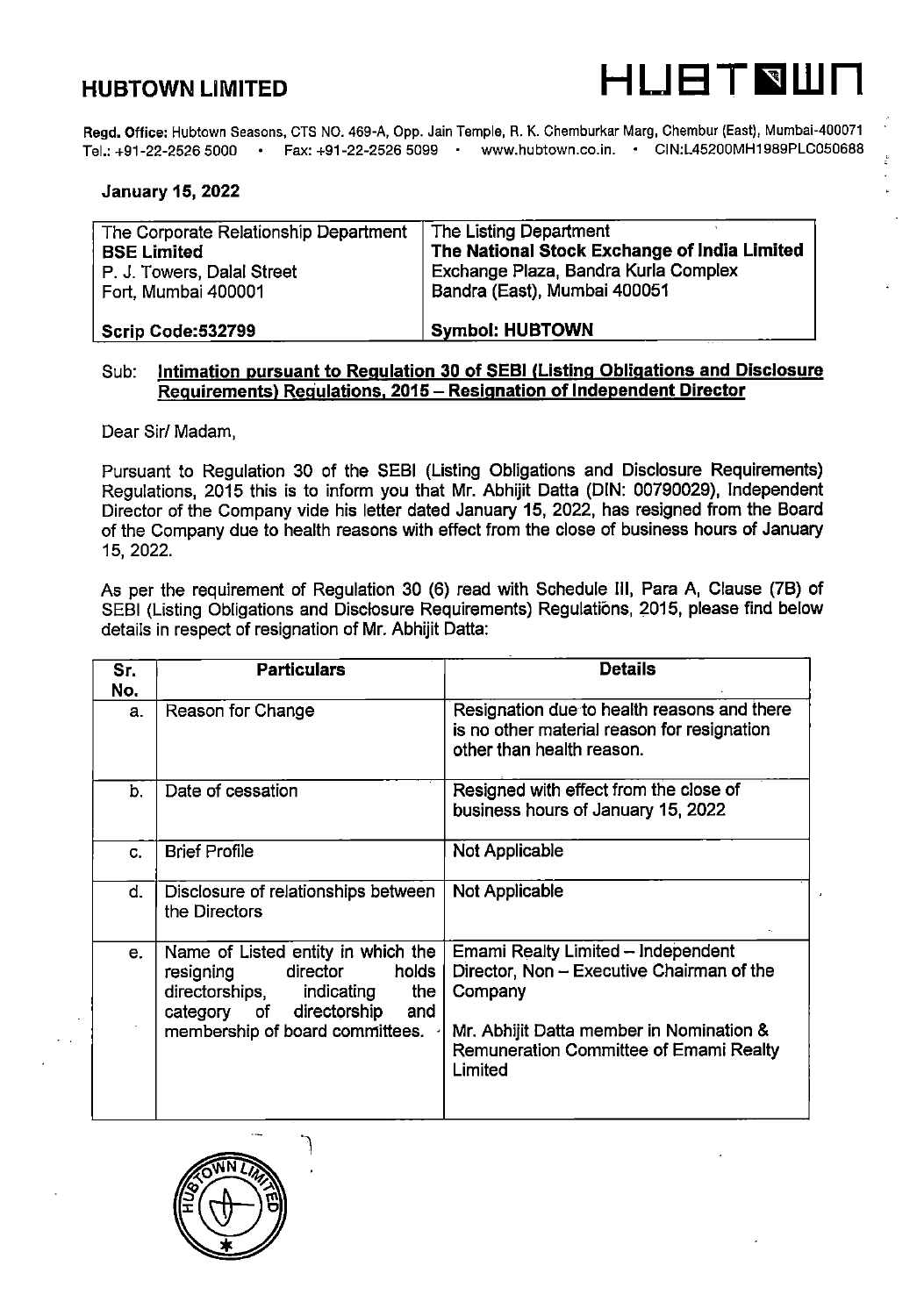

Regd. Office: Hubtown Seasons, CTS NO. 469-A, 0pp. Jain Temple, R. K. Chemburkar Marg, Chembur (East), Mumbai-400071 Tel.:+91-22-2526 5000 • Fax:+91-22-2526 5099 • www.hubtown.co.in. • CIN:L45200MH1989PLC050688

Please note there is no material reason other than those mentioned by Mr. Abhijit Datta in his resignation letter. A copy of the same is enclosed herewith for ready reference.

Further, due to sudden resignation of Mr. Abhijit Datta, we are in due process of searching suitable Director on the Board of the Company.

This is for your information and record.

Thanking you, Yours faithfully,

For Hubtown Limited

hand Lad Company Secretary ACS: 19899



Encl as above